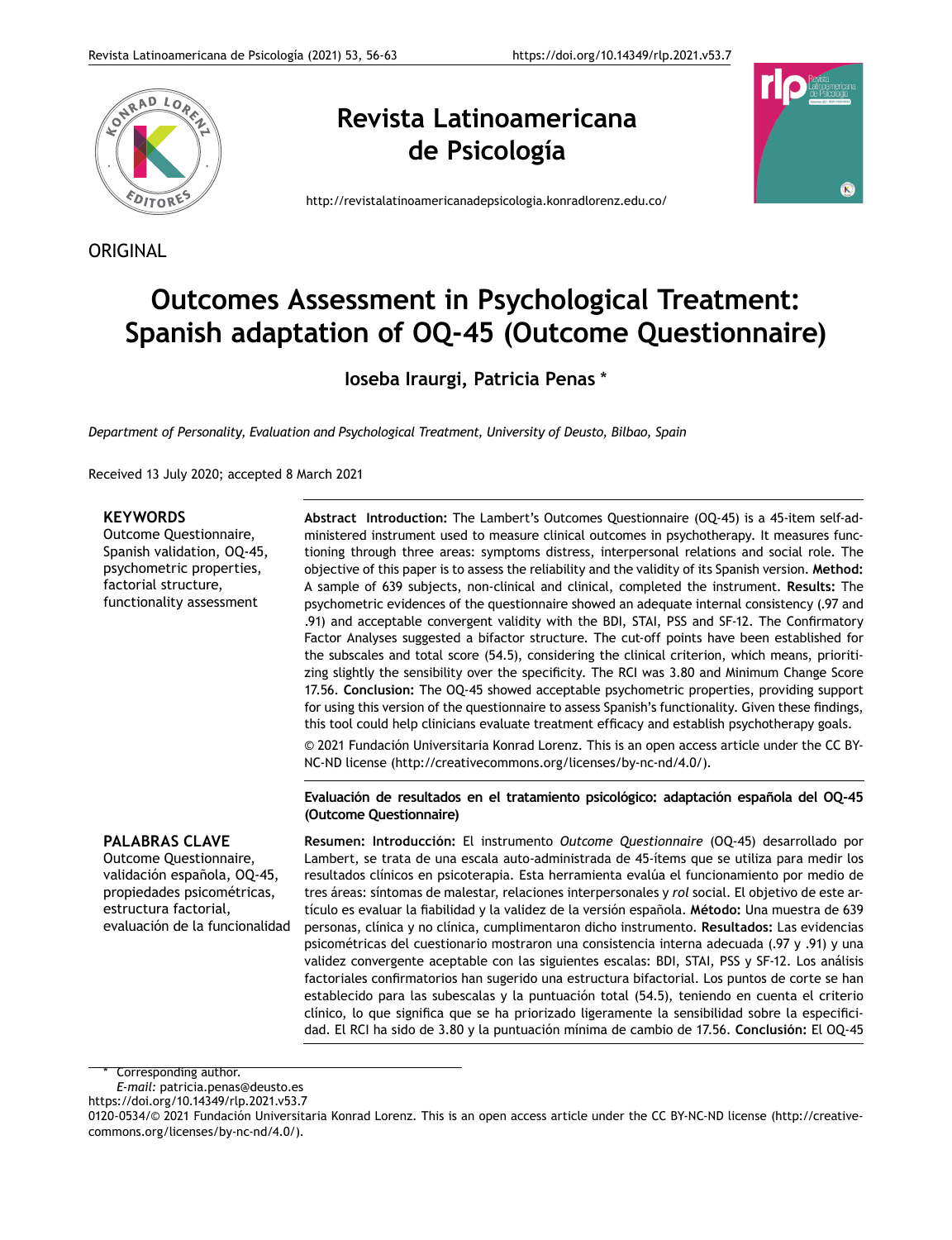ha mostrado propiedades psicométricas aceptables, que apoyan el uso de esta versión para valorar la funcionalidad de los españoles y, como consecuencia, podría ayudar a los clínicos a evaluar la eficacia del tratamiento y establecer objetivos en psicoterapia.

© 2021 Fundación Universitaria Konrad Lorenz. Este es un artículo Open Access bajo la licencia CC BY-NC-ND ([http://creativecommons.org/licenses/by-](http://creative%C2%ADcommons.org/licenses/by-nc-nd/4.0/)nc-nd/4.0/).

Assessing the effectiveness of a treatment, and subsequently the patient's evolution is considered a breakthrough in the field of clinical practice. Traditionally, outcome assessment was based on efficacy research which evaluated discrete treatment interventions for specific groups of patients (McGlynn, 1996). Nevertheless, the focus has moved into the assessment of patients under real conditions, which is known as effectiveness research (Sederer et al., 1996).

Moreover, it has been a shift in the measures used to establish outcome in clinical practice. Researchers have used different tools to assess changes at symptomatologic levels in experimental trials. However, there has been a shift in the field and the patient's social capacity and adjustment are considered to be equally important to clinical change (Palomo-Vélez et al., 2020; Sederer et al., 1996). Thus, when measuring clinical assessment, the symptomatic and functional dimension should be considered given that the assessment of these different domains helps clinicians to have more positive outcomes in their daily practice, as it offers a useful methodology to know whether their efforts are consistent with the patient's psychotherapy process (Lambert, 2012; Sederer et al., 1996).

A benefit associated to measuring outcomes assessment is obtained by given the feedback, since it optimizes the treatment (Hawkins et al., 2004; Miller et al., 2013; Shimokawa et al., 2010). Lambert and his group suggested that regularly assessing the patient's psychotherapeutic process have beneficial effects on the treatment outcomes, since they proved that if the clinicians have feedback regarding their patients' process twice the clinically significant and reliable change rate and decrease both deterioration and the number of treatment sessions (Lambert et al., 2001). Additionally, it is especially helpful in the cases where a patient's treatment is not advancing well (Shimokawa et al., 2010). Many different researchers pointed out (Lambert, 2012; Walfish et al., 2012) that clinicians tend to have an optimistic view of their patients' processes, and the feedback allows them to notice those cases that are having a poor response to treatment, offering the therapist the chance to adjust the actual treatment to a more adequate one (Lambert, 2013). Likewise, the data obtained from the assessment is usually a more reliable option than the clinical judgment in order to recognise patients whose treatment is failing (Hannan et al., 2005).

As a consequence of the increasing demand for assessing outcomes in psychotherapy, during the 1900s *the Outcome Questionnaire* (OQ-45) was developed by Lambert and his group (Lambert et al., 1996). And nowadays, it has become one of the most used psychotherapy outcome instruments (Hatfield & Ogles, 2004). It is a 45-item self-report measure, designed for repeated administration during the course of a treatment. It is divided into three domains of patient functioning: symptoms and psychological distress (anxiety and depression), interpersonal relationships (problems related to loneliness or conflict with others) and social role performance (daily activities or quality of life) (Lambert et al., 1996). The OQ-45 is a psychometrically appropriate instrument that has demonstrated to be sensitive to change in diverse populations over short intervals, and also, it remains relatively stable in untreated individuals (Vermeersch et al., 2000; Vermeersch et al., 2004). Therefore, the OQ-45 could be used by clinicians in their day-to-day work, to obtain the patients' perspective regarding the course of their treatment (Lambert, 2013). Due to its growing popularity, the OQ-45 has been translated into and validated in several languages, like: Japanese, Italian, German, Dutch and Norwegian, among others. Von Bergen and De la Parra (2002) have developed the Spanish version for the Chilean culture.

Given that the OQ-45 is not adapted for the Spanish population, and also, due to the high value that has been demonstrated in other countries, the objective of the present work is to adapt and validate the instrument for this culture. Moreover, with the aim of having an effective tool for assessing outcomes in clinical practice, a non-clinical and a clinical sample is going to be used in the procedure. The values of internal consistency are expected to be good and similar to the previous studies. In terms of the concurrent validity, it is expected that OQ-45 scores would correlate positively with clinical indicators and negatively with mental and physical health scores. Regarding the factorial structure, different models have been tested in previous researches (Lo Coco et al., 2008; Kim et al., 2010). So, three correlated factor, four-factor hierarchical and bi-factor models are going to be tested, with the expectation of obtaining appropriate adjustment indexes for a structure that would allow the explanation of the theoretical solution. Finally, through this study, criteria and norms to interpret the scores are going to be provided.

#### **Method**

#### **Participants**

The study included 639 adult participants, divided into two samples. The clinical sample was comprised of 139 patients who attended mental health centres with a demand for therapeutic assistance (most of them with affective symptomology), 88 of which were female and 51 males who were aged were between 19 and 61 years old (Mean – *M* = 33.45). The non-clinical sample (*n* = 500) included people from the community, between 17 and 82 years of age (*M* = 44.45), 53.4% were females and 46.6% males.

#### **Instruments**

**The Outcome Questionnaire (OQ-45; Lambert et al., 1996)** is a 45-item self-report measure, which is scored using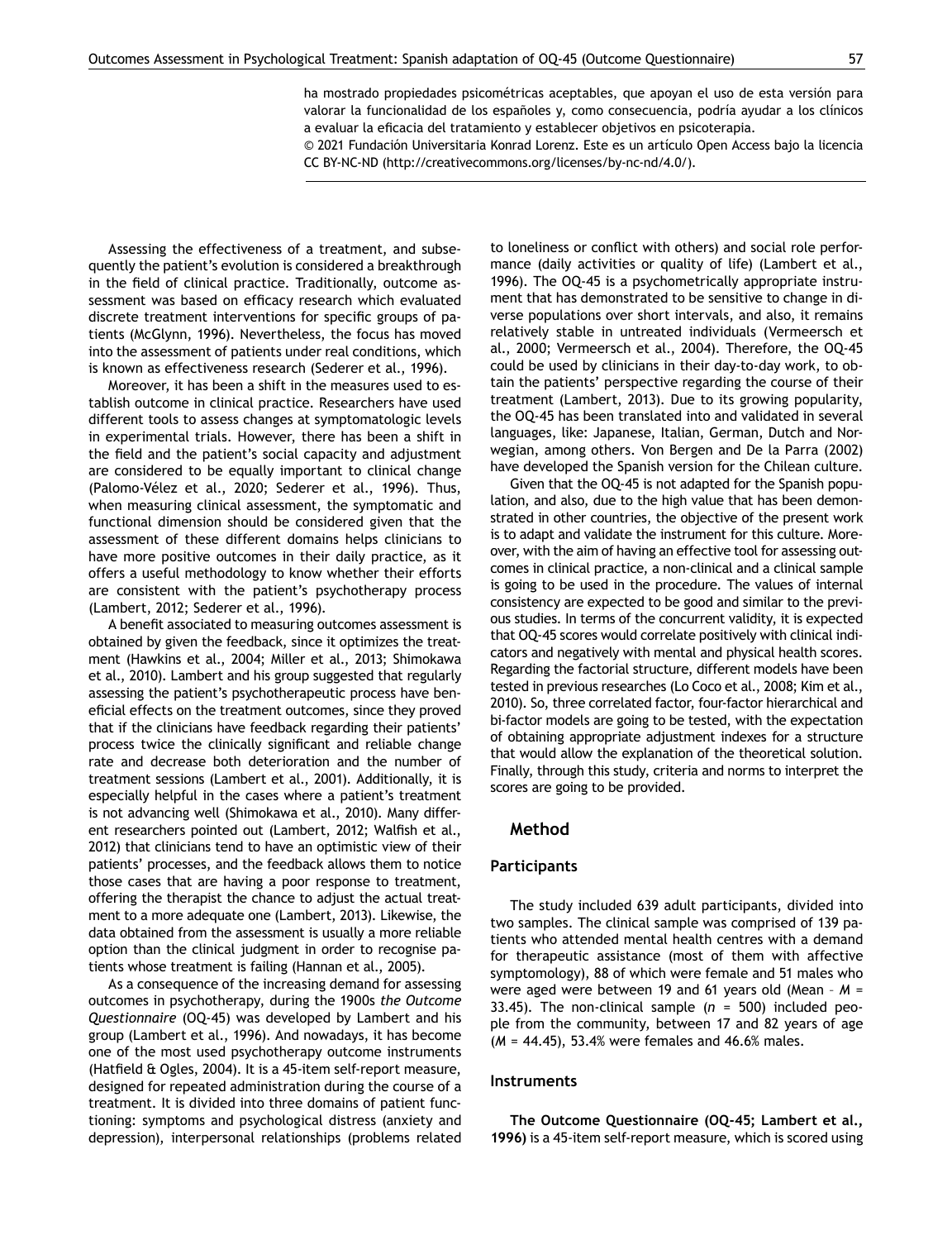a five-point Likert Scale. The questionnaire generates a general dimension, taking into account all the items: OQ-45 total, but also, three subscales are generated. High scores indicate a perceived worse state. The psychometric properties of the scale have been widely investigated, resulting in an adequate internal consistency reliability coefficient  $(\alpha = .93)$  and concurrent validity with SCL-90-R and BDI with coefficients (persons' r) about .80 (Lambert et al., 2004). Although, there is a lack of support in its factor structure; users of the OQ-45 consider the total score and the scores obtained from the three subscales (Kim et al., 2010). The translation and preliminary analyses were developed by Iraurgi et al. (2009) and Penas et al. (2017), who found a high internal consistency (.88 to .91), an adequate concurrent validity, and an appropriate factorial structure.

**Beck Depression Inventory (BDI; Beck et al., 1996)** is 21-item self-report rating instruments that assess characteristics, attitudes and symptoms of depression. The Spanish version was developed by Sanz and Vázquez (1998) with an internal consistency of .87. The internal consistency of the current study was .90.

**State-Trait Anxiety Inventory (STAI; Spielberg et al., 1970)**  is a self-report instrument that includes 20-items for assessing trait anxiety and 20 for state anxiety. The instrument was adapted to the Spanish population (Spielberg et al., 1982). In the present study an Alpha coefficient of .95 was obtained for the state dimension and .93 for the trait dimension.

**The Perceived Stress Scale (PSS; Cohen et al., 1983)** is 14-item self-report questionnaire which assesses the degree to which individuals consider situations in their lives to be stressful. The Spanish version was developed by Remor (2006) obtaining a reliability of .81. The Alpha the Cronbach of the current research has been .93.

Finally, the **Short-Form Health Survey (SF-12; Ware et al., 1996)** is a shortened version of the 36-items Short Form of a Health Survey (SF-36), which measures health related quality of life. Its Spanish version was developed by Vilagut et al. (2008). In the present study, the Alpha Cronbach obtained for the physical component was .78 and mental component .82.

#### **Procedure**

All the participants completed the OQ-45 in its Spanish version (Iraurgi et al., 2009). Apart from the OQ-45 the clinical sample completed the BDI, STAI and PSS, whereas, the non-clinical data filled out SF-12. The clinical sample was recruited from people attending outpatient Mental Health Services, whereas the non-clinical sample was composed of university students and their relatives. The characteristics and the purpose of the scale were explained to all of the participants. Informed consent was obtained, and participants were ensured that their responses would be confidential and anonymous. Additionally, all of the ethical requirements for conducting this type of the study were followed.

#### **Statistical Analyses**

The following descriptive statistics of the OQ-45 items of both samples were calculated with the SPSS program: mean (*M*), standard deviation (*SD*), asymmetry (*As*), the value of the Cronbach's alpha if the item was removed from each dimension of the scale (*α*). Furthermore, the differences between clinical and non-clinical scores were obtained through the *t*-student and its effect size by Cohen's *d*. Finally, the Felps test was used to compare the alpha of each dimension with the others. To address the concurrent validity, the correlation between the total scores and the three dimensions of OQ-45 with the scores obtained in the following instruments were measured: BDI, STAI-S and STAI-R and PSS for the clinical sample and SF-12 for the non-clinical one.

The factorial validity was analysed conducting a confirmatory factor analysis (CFA), using Mplus 7. In this process, the three-factor correlated model, four-factor hierarchical model and four-factor bi-level model were proved for both samples. The following indicators were used to assess the level of goodness of fit: the  $x^2$  chi-square, the degrees of freedom (df), the Akaike Information Criterion (AIC), the Adjusted Goodness-of-Fit Index (AGFI), the Normed Fit Index (NFI), the Comparative Fit Index (CFI), Standardized Root-Mean-Square Residual (SRMSR), the Root-Mean-Square Error of Approximation (RMSEA) and its confidence interval (90% CI).

Furthermore, for the cut-off points for the total score of the OQ-45 and each of the subscales the ROC curve (Receiver Operating Characteristics; Cerda & Cifuentes, 2012) was used to estimate the four proposed cut-off points between the clinical and non-clinical sample. The procedure is developed by searching on the curve for the higher values of specificity and sensitivity. This point is determined by the Youden Index (Sensitivity + specificity –1) (Schisterman et al., 2005), which indicates the point where the sensitivity and specificity represents the highest value. Likewise, this type of methodology allows selecting cutoff points that are better suited to the objective of our study, knowing that the reduction or increase in sensitivity implies an increase or reduction of specificity, and vice versa.

The Reliable Change Index (RCI, Jacobson & Truax, 1991) and the clinically significant change were calculated following the procedure proposed by the aforementioned authors. The algorism is:  $RCI = \left(\frac{\overline{x}}{c_{clinical}} - \overline{x}_{non-clinical}\right) / S_{dif}$ , where  $S_{\text{dif}}$  is the standard error of the mean differences  $\left(S_{\text{diff}} = D\overline{T} \times \sqrt{1 - R_{xx}} \times \sqrt{2}\right)$ , DT is the poled deviation of the clinical and non-clinical samples, and  $R_{xx}$  is the reliability of the OQ-45. Moreover, considering this algorism and the confidence interval of 95%, the Minimum Change Score was calculated (MCS =  $S_{\text{dif}} \times 1,96$ ). The cut-off point (CP) has been calculated following this formula:  $\mathcal{CP} = (\overline{x}_{clinical} - SD_{clinical})$  $+$   $(\overline{x}_{non-clinical} - SD_{non-clinical}) / (SD_{clinical} + SD_{non-clinical}).$ 

#### **Results**

Table 1 shows the differences between the clinical and the non-clinical scores in the global dimension and in the three subscales; all of the differences are statistically significant  $[t_{(165.09)} = 12.65, p \times .001]$ , with the clinical scores being higher. Also, there were differences in each item of the scale, with most of them being statistically significant. Moreover, the effect sizes are considerably high. Regarding internal consistency of the OQ-45, Cronbach's Alpha coefficients are calculated for the global score (.95) and also for the three dimensions. With the aim of comparing the Alpha Cronbach values, the Feldt test was calculated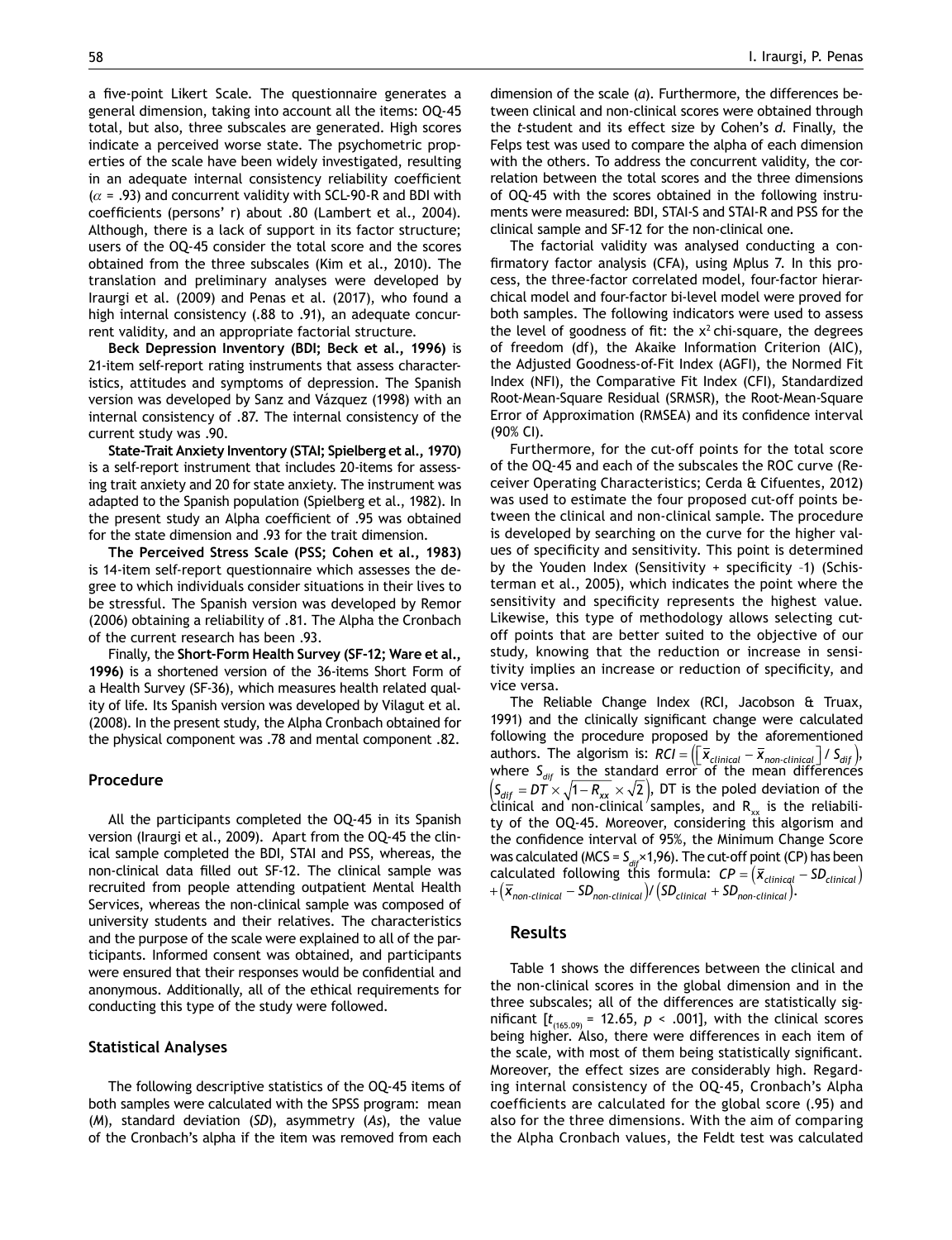|                           |                         |       | Clinical ( $N = 139$ ) |         |     | Non-clinical ( $N = 500$ ) |       |         | Comparison |         |        |                  |      |       |      |
|---------------------------|-------------------------|-------|------------------------|---------|-----|----------------------------|-------|---------|------------|---------|--------|------------------|------|-------|------|
|                           |                         | M     | SD                     | As      | A   | M                          | SD    | Sk      | $\alpha$   | t       | d.f.   | $\boldsymbol{p}$ | d    | Feldt | p    |
|                           | 2                       | 1.27  | 1.10                   | 0.31    | .75 | 1.35                       | 0.89  | 0.38    | .88        | $-0.80$ | 191.38 | .430             | 0.09 |       |      |
|                           | 3                       | 1.06  | 1.12                   | 0.53    | .75 | 1.18                       | 0.84  | 0.61    | .88        | $-1.17$ | 183.88 | .240             | 0.13 |       |      |
|                           | 5                       | 2.22  | 1.04                   | 0.22    | .75 | 1.66                       | 0.83  | $-0.06$ | .88        | 5.77    | 188.99 | .001             | 0.64 |       |      |
|                           | 6                       | 2.32  | 1.23                   | 0.22    | .75 | 1.53                       | 0.76  | 0.02    | .88        | 7.18    | 168.18 | .001             | 0.90 |       |      |
|                           | 8                       | 0.29  | 0.61                   | 1.96    | .76 | 0.15                       | 0.49  | 4.23    | .88        | 2.46    | 191.37 | .015             | 0.27 |       |      |
|                           | 9                       | 2.44  | 1.06                   | 0.20    | .75 | 1.13                       | 0.83  | 0.39    | .88        | 13.51   | 187.83 | .001             | 1.48 |       |      |
|                           | $10$                    | 2.30  | 1.35                   | $-0.07$ | .75 | 0.87                       | 0.83  | 0.87    | .88        | 11.94   | 168.06 | .001             | 1.48 |       |      |
|                           | 11                      | 0.34  | 0.87                   | 2.40    | .76 | 0.20                       | 0.56  | 3.46    | .88        | 1.82    | 170.42 | .071             | 0.22 |       |      |
|                           | 13r                     | 1.72  | 1.11                   | $-0.23$ | .75 | 0.76                       | 0.77  | 0.86    | .88        | 9.53    | 176.96 | .001             | 1.12 |       |      |
|                           | 15                      | 2.12  | 1.46                   | $-0.80$ | .75 | 0.45                       | 0.72  | 1.76    | .88        | 12.98   | 157.18 | .001             | 1.80 |       |      |
|                           | 22                      | 2.34  | 1.11                   | 0.27    | .75 | 1.42                       | 0.98  | 0.64    | .88        | 8.90    | 201.79 | .001             | 0.91 |       |      |
|                           | 23                      | 1.88  | 1.39                   | 0.33    | .75 | 1.24                       | 1.01  | 0.48    | .88        | 5.15    | 180.06 | .001             | 0.58 |       |      |
| OQ-45                     | 24r                     | 2.71  | 1.16                   | $-0.20$ | .75 | 0.83                       | 0.84  | 0.93    | .88        | 17.85   | 179.85 | .001             | 2.05 |       |      |
| Symptoms                  | 25                      | 2.29  | 1.14                   | 0.24    | .75 | 1.04                       | 0.94  | 0.65    | .87        | 11.94   | 193.25 | .001             | 1.27 |       |      |
|                           | 27                      | 1.00  | .83                    | 0.00    | .76 | 1.01                       | 0.92  | 0.77    | .88        | $-0.15$ | 241.20 | .880             | 0.01 |       |      |
|                           | 29                      | 1.59  | 1.07                   | $-0.06$ | .75 | 0.83                       | 0.94  | 1.03    | .88        | 7.60    | 201.71 | .001             | 0.79 |       |      |
|                           | 31r                     | 2.03  | 1.22                   | 0.62    | .75 | 0.79                       | 0.86  | 1.00    | .88        | 11.25   | 177.62 | .001             | 1.31 |       |      |
|                           | 33                      | 2.42  | 1.16                   | 0.91    | .75 | 0.81                       | 0.86  | 1.05    | .88        | 15.21   | 182.43 | .001             | 1.73 |       |      |
|                           | 34                      | 0.81  | 0.78                   | 0.36    | .76 | 1.38                       | 1.00  | 0.47    | .89        | $-7.20$ | 276.94 | .001             | 0.60 |       |      |
|                           | 35                      | 1.37  | 1.02                   | 0.24    | .75 | 0.27                       | 0.65  | 2.76    | .88        | 11.95   | 170.25 | .001             | 1.48 |       |      |
|                           | 36                      | 2.45  | 1.02                   | 0.07    | .75 | 1.61                       | 0.90  | 0.23    | .88        | 8.86    | 201.38 | .001             | 0.91 |       |      |
|                           | 40                      | 2.19  | 1.31                   | $-0.14$ | .75 | 0.64                       | 0.86  | 1.33    | .88        | 13.24   | 172.30 | .001             | 1.59 |       |      |
|                           | 41                      | 2.11  | 1.05                   | 0.43    | .75 | 1.22                       | 0.98  | 0.53    | .88        | 8.92    | 209.86 | .001             | 0.90 |       |      |
|                           | 42                      | 2.72  | 1.16                   | $-0.21$ | .75 | 1.10                       | 0.83  | 0.43    | .88        | 15.47   | 179.11 | .001             | 1.78 |       |      |
|                           | 45                      | 0.65  | 0.81                   | 0.79    | .76 | 1.11                       | 0.96  | 0.72    | .88        | $-5.70$ | 256.65 | .001             | 0.50 |       |      |
|                           | <b>Total</b>            | 44.63 | 21.23                  | 0.08    | .76 | 24.56                      | 10.89 | 0.61    | .88        | 10.76   | 158.73 | .001             | 1.45 | 2     | .001 |
|                           | 1r                      | 0.84  | 0.86                   | 0.86    | .85 | 0.45                       | 0.57  | 0.93    | .74        | 5.06    | 173.25 | .001             | 0.61 |       |      |
|                           | 7                       | 0.96  | 0.98                   | 0.69    | .85 | 0.87                       | 1.03  | 1.29    | .73        | $-0.85$ | 637*   | .400             | 0.09 |       |      |
|                           | 16                      | 1.44  | 1.02                   | 0.11    | .86 | 2.00                       | 0.97  | 0.15    | .76        | $-5.77$ | 211.96 | .001             | 0.57 |       |      |
|                           | 17                      | 1.73  | 1.03                   | $-0.21$ | .86 | 1.15                       | 1.19  | 0.90    | .73        | 5.25    | 635*   | .001             | 0.50 |       |      |
|                           | 18                      | 2.60  | 0.94                   | $-0.02$ | .84 | 0.97                       | 0.89  | 0.80    | .71        | 18.33   | 212.26 | .001             | 1.81 |       |      |
| OQ-45<br>Inter-           | 19                      | 2.60  | 0.97                   | $-0.11$ | .85 | 1.42                       | 0.84  | 0.30    | .74        | 13.10   | 199.42 | .001             | 1.36 |       |      |
| personal                  | 20r                     | 1.13  | 1.00                   | 0.44    | .85 | 0.67                       | 0.73  | 0.85    | .72        | 5.08    | 180.75 | .001             | 0.58 |       |      |
| relationships             | 26                      | 0.45  | 0.89                   | 1.95    | .88 | 0.34                       | 0.73  | 2.49    | .76        | 1.26    | 192.60 | .210             | 0.14 |       |      |
|                           | 30                      | 1.19  | 1.08                   | 0.53    | .85 | 0.63                       | 0.73  | 1.36    | .74        | 5.84    | 174.92 | .001             | 0.69 |       |      |
|                           | 37r                     | 2.36  | 1.00                   | 0.24    | .85 | 1.27                       | 1.18  | 0.74    | .72        | $-9.95$ | 636*   | .001             | 0.95 |       |      |
|                           | 43r                     | 2.37  | 1.03                   | 0.20    | .84 | 0.76                       | 0.81  | 1.06    | .72        | 17.01   | 188.38 | .001             | 1.87 |       |      |
|                           | <b>Total</b>            | 17.68 | 7.05                   | 0.09    | .86 | 10.53                      | 5.31  | 0.48    | .75        | 11.10   | 183.90 | .001             | 1.15 | .56   | .001 |
|                           | $\overline{\mathbf{4}}$ | 1.94  | 0.98                   | 0.65    | .82 | 1.67                       | 0.97  | 0.15    | .52        | 2.80    | 635*   | .005             | 0.28 |       |      |
|                           | 12r                     | 2.38  | 0.94                   | 0.08    | .82 | 1.13                       | 0.98  | 0.83    | .56        | 13.39   | 633*   | .001             | 1.29 |       |      |
|                           | 14                      | 2.46  | 0.90                   | $-0.03$ | .83 | 2.18                       | 1.07  | $-0.11$ | .65        | 2.85    | 637*   | .004             | 0.27 |       |      |
|                           | 21r                     | 2.39  | 0.97                   | 0.20    | .80 | 0.81                       | 0.85  | 0.85    | .59        | 17.30   | 200.30 | .001             | 1.80 |       |      |
| OQ-45                     | 28                      | 2.49  | 0.96                   | 0.03    | .82 | 1.19                       | 0.96  | 0.67    | .54        | 14.17   | 633*   | .001             | 1.36 |       |      |
| Social rol<br>(functiona- | 32                      | 0.53  | 0.94                   | 1.64    | .88 | 0.10                       | 0.34  | 3.77    | .60        | 5.36    | 148.06 | .001             | 0.81 |       |      |
| lity)                     | 38                      | 2.27  | 0.95                   | 0.31    | .81 | 0.96                       | 0.93  | 0.95    | .54        | 14.68   | 634*   | .001             | 1.40 |       |      |
|                           | 39                      | 1.59  | 0.95                   | 0.09    | .80 | 1.13                       | 0.86  | 0.78    | .53        | 5.12    | 205.10 | .001             | 0.52 |       |      |
|                           | 44                      | 0.32  | 0.64                   | 1.95    | .83 | 0.26                       | 0.59  | 2.52    | .56        | 1.05    | 634*   | .300             | 0.10 |       |      |
|                           | <b>Total</b>            | 16.37 | 5.49                   | 0.05    | .84 | 9.42                       | 3.78  | 0.46    | .60        | 14.01   | 176.36 | .001             | 1.48 | .40   | .001 |
| OQ-45<br>global           | Total                   | 78.69 | 30.44                  | $-0.13$ | .97 | 44.48                      | 17.72 | .54     | .91        | 12.65   | 165.09 | .001             | 1.37 | .33   | .001 |

Table 1 Differences between clinical and non-clinical samples and internal consistency

Note. r = the item has been recoded; \*Levene's test of variances has not been significative;  $\alpha$  =Alpha if element is eliminated for each item and the Alpha the Cronbach for the total of the scale.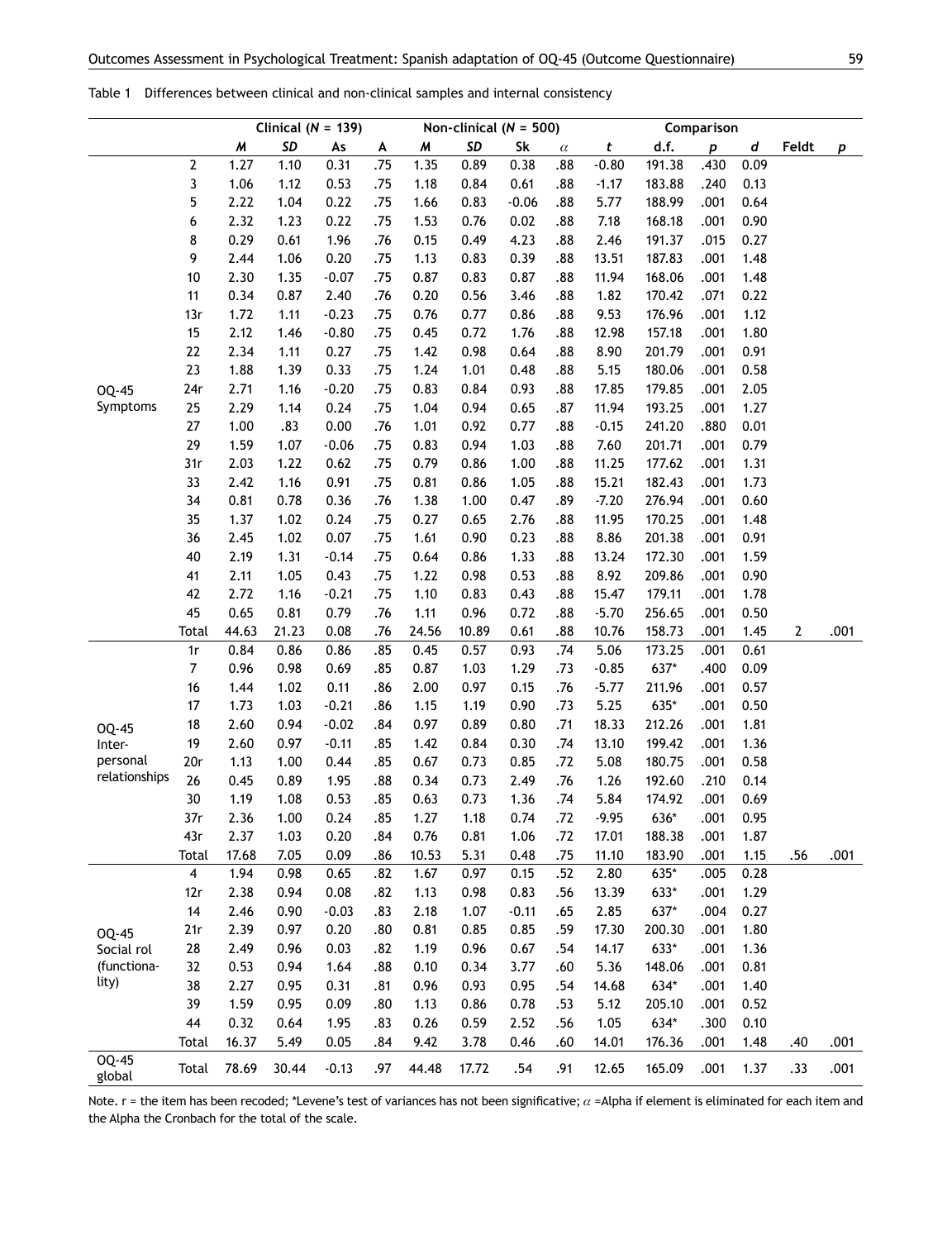#### Table 2 Concurrent validity

|                   | $OO-45 \rightarrow$       | Global measure | <b>Symptoms</b>  | Interpersonal<br>Relationships | <b>Social Role</b> |
|-------------------|---------------------------|----------------|------------------|--------------------------------|--------------------|
|                   | <b>Physical Function</b>  | $-.51$         | $-.49$           | $-.37$                         | $-.46$             |
|                   | <b>Physical Role</b>      | $-.33$         | $-.30$           | $-.24$                         | $-.29$             |
|                   | Body Ache                 | $-.31$         | $-.29$           | $-.22$                         | $-.28$             |
| $SF-12$           | <b>General Health</b>     | $-.40$         | $-.38$           | $-.33$                         | $-.28$             |
|                   | Vitality                  | $-.39$         | $-.38$           | $-.32$                         | $-.25$             |
|                   | Social Function           | $-.50$         | $-.46$           | $-.43$                         | $-.40$             |
|                   | <b>Emotional Role</b>     | $-.56$         | $-.55$           | $-.42$                         | $-.44$             |
|                   | Mental Health             | $-.61$         | $-.61$           | $-.49$                         | $-.45$             |
|                   | <b>Physical Component</b> | $-.32$         | $-.28$           | $-.23$                         | $-.29$             |
|                   | Mental Component          | $-60$          | $-59$            | $-.49$                         | $-.43$             |
| <b>BDI</b>        |                           | .54            | .54              | .34                            | .45                |
| STAI-State        |                           | .23            | .18 <sup>5</sup> | .23                            | .29                |
| <b>STAI-Trait</b> |                           | .66            | .68              | .44                            | .51                |
| <b>PSS</b>        |                           | .79            | .76              | .62                            | .66                |

Note. Pearson correlation coefficient - \$ not significative, all the rest are statistically significative for *p* < .001. The SF-12 was administered to the non-clinical sample and the BDI, STAI and PSS to the clinical sample.

given that it is statistically significant for the global measure (Feldt = .33, *p <* .001) and for the three dimensions.

The data related to the concurrent validity is presented in the Table 2. For the clinical sample, all instruments correlated significantly, except the ones of the STAI-State with the symptomatology dimension of the OQ-45. In the non-clinical sample, the two components and the eight dimensions of the SF-12 correlated significantly in a negative way with the global score of the OQ-45, and also, with the three dimensions. All of these correlations are consistent with what would be expected, that is, higher scores for depression, anxiety and stress in the clinical sample, and higher OQ-45 scores. While the better the mental and physical health scores in the non-clinical sample, the lower the dysfunctionality.

In the Table 3, three different models were calculated through a CFA to support construct validity. For the two samples the bi-factorial structure suited more appropriately; only the AGFI index was slightly inferior than the criterion index, (χ<sup>2</sup> (900) = 2641.42, *p <* .001, AGF = .88, CFI = .92, RMSEA = .049 [.037 to .062]) and (χ<sup>2</sup> ( = 3930.47, *p <* .001, AGF = .86, CFI = .91, RMSEA = .061 [.049 to .073]), respectively.

Figure 1 shows graphically the factor structure of the clinical sample. The factor loadings of three items (11, 26 and 32) were lower than .10. They assess problematic drinking or drug use, and as can be observed in the Table 1, they have skewed scores (the majority of the participants obtained 0). Nevertheless, each item is included in one of the three subscales. The factor structure obtained from the non-clinical sample is similar to the clinical one.

Table 3 Confirmatory Factor Analysis of the non-clinical sample (*n*=500) and the clinical sample (*n* = 139)

|                        | Goodness fit indexes              |          |      |      |     |     |             | 90% CI       |      |           |
|------------------------|-----------------------------------|----------|------|------|-----|-----|-------------|--------------|------|-----------|
|                        | Model                             | $\chi^2$ | d.f. | AGFI | NFI | CFI | <b>SMSR</b> | <b>RMSEA</b> | IL   | <b>SL</b> |
|                        | Three correlated factors          | 3310.78  | 942  | .82  | .86 | .86 | .062        | .058         | .049 | .067      |
| Non-clinical<br>sample | Four-Factor hierarchical<br>model | 3150.79  | 942  | .82  | .85 | .85 | .109        | .088         | .076 | .101      |
|                        | Bi-factorial model                | 2641.42  | 900  | .88  | .90 | .92 | .051        | .049         | .037 | .062      |
|                        | Three correlated factors          | 4639.24  | 942  | .81  | .85 | .86 | .089        | .083         | .072 | .094      |
| Clinical<br>sample     | Four-factor hierarchical<br>model | 4701.79  | 942  | .80  | .84 | .85 | .101        | .090         | .079 | .101      |
|                        | Bi-factorial model                | 3930.47  | 900  | .86  | .89 | .91 | .053        | .061         | .049 | .073      |

Note.  $\chi^2$ : chi-square; df- degrees of freedom; AIC- Akaike Information Criterion; AGFI- Adjusted Goodness-of-Fit Index; NFI- Normed Fit Index; CFI- Comparative Fit Index; SRMSR- Standardized Root-Mean-Square Residual; RMSEA- Root-Mean-Square Error of Approximation and CI90%- Confidence Interval 90% RMSEA.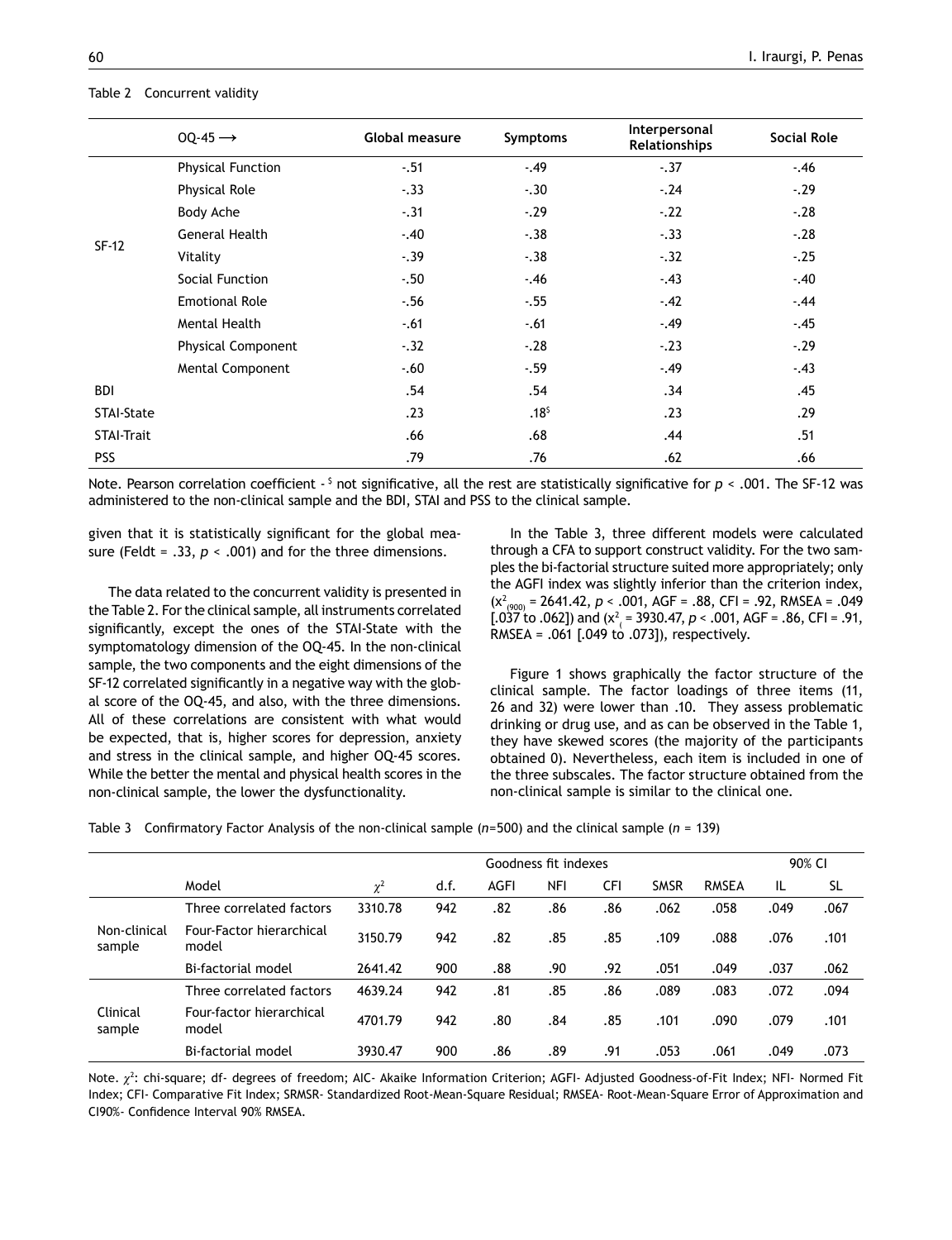

**Figure 1.** Bi-factor model of the clinical sample (*n* = 139).

Figure 2 shows the ROC curve obtained for OQ-45 scale, the continued curve represents the scale's capacity to discriminate between the global scores of the functional and non-functional populations. Likewise, the discontinued curves represent each of the dimensions of the scale: symptomology (short lines), interpersonal relationships (medium lines) and social role (the longest lines). The diagonal of the



**Figure 2.** ROC Curve of the OQ-45.

figure symbolizes the condition of zero discrimination, so any curve that stays away from such diagonal and covers an area towards the upper left corner would indicate a better diagnostic utility.

Table 4 presents the values obtained for the area under the curve (ADC), sensitivity, specificity, chi-square, Youden Index and the corresponding cut-off points of the global score of the OQ-45 and for the other three dimensions. For the global score of the OQ-45, the higher value of Youden Index stands at the value 57.5 and offers a sensitivity of .71 and specificity of .79. Likewise, the symptomatology dimension cut-off point is 32.5 the interpersonal relationships are 14.5, and the social role is 12.5. Furthermore, also it also showed the results obtained after taking into consideration the sensitivity prioritization criterion. For the global score, the value of the cut-off point is 54.5, and offers a sensitivity of .74 and specificity of .73. Likewise, the symptomatology dimension cut-off point is 29.5, the interpersonal relationships are 12.5 and the social role is 11.5.

Moreover, the Reliable Change Index has been calculated for the total score of the  $OQ-45$  (RCI =  $3.80 > 1.96$ ), where the Minimum Change Score is 17.56, indicating an individual need to gain or lose 17.56 points to be considered a statistically significant improvement or deterioration. Finally, the cut-off point calculated considering the algorism proposed by Jacobson and Truax (1991) is established at 57.43.

#### **Discussion**

The Outcome Questionnaire should be considered reliable and valid to measure psychotherapeutic outcomes. No important differences between the original version, studies using other versions (Von Bergen & De la Parra, 2002), and the findings obtained in this research using the Spanish adaptation have been found.

The internal consistency was satisfactory in the total OQ-45 score both for the clinical and non-clinical populations: .97 and .91, respectively. Those Cronbach Alpha are similar to the research conducted by Lambert and his colleges (1996). The lower Cronbach Alpha for the non-clinical sample compared to the clinical sample could be due to its range. Furthermore, the internal consistency of the three dimensions was high and adequate. Additionally, significant differences were found in the OQ-45 total scores and in its three dimensions, between the clinical and non-clinical group. As was expected, higher scores were revealed in the clinical sample (patients who came to a mental health centres with a need for therapeutic assistance, affective symptomatology in most cases). Those differences confirm the instrument's ability to discriminate between clinical and non-clinical populations. Effects sizes reassured the size of those differences.

Regarding concurrent validity, the used instruments were different depending on the sample. Firstly, in the clinical population BDI, STAI and PSS correlated significantly with the three dimension and total scores of the scale, especially with those scales that evaluate the stress and the depressive symptomatology expressed by the individual. As was expected, the higher correlations were obtained in the symptomatology and global dimension of the scale, and instead the correlations were lower in interpersonal and social relationships areas, since these dimensions are measured less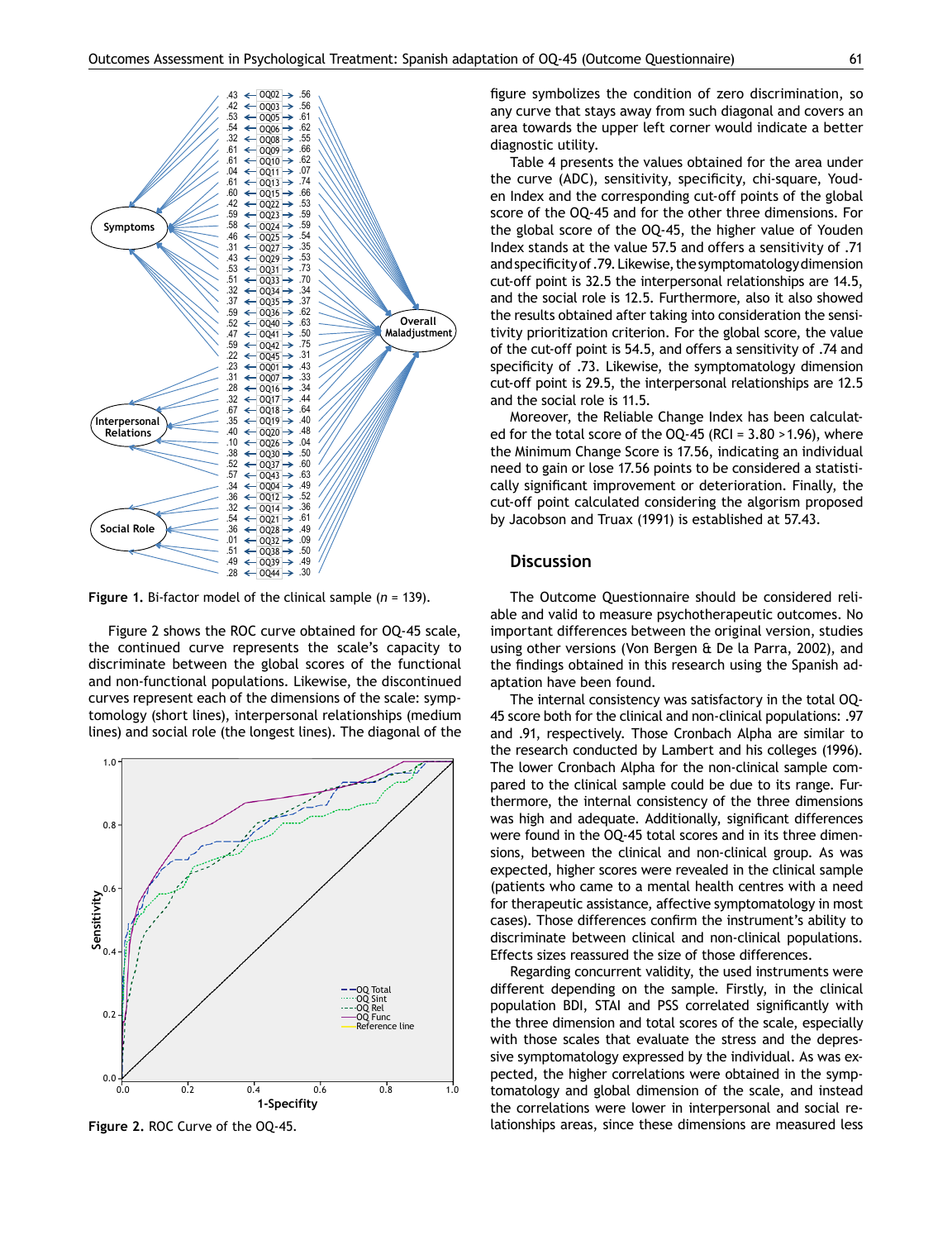| OQ-45                 | <b>ADC</b>    | p   | Sensitivity | Specificity | $\chi^2$ | Youden<br>Index | Cut-off<br>Point |      |
|-----------------------|---------------|-----|-------------|-------------|----------|-----------------|------------------|------|
|                       | <b>Total</b>  | .81 | .001        | .71         | .79      | 125.13          | .50              | 57.5 |
| Youden criterion      | Symptoms      | .77 | .001        | .67         | .78      | 103.22          | .45              | 32.5 |
|                       | Interpersonal | .79 | .001        | .65         | .79      | 98.72           | .44              | 14.5 |
|                       | Social Role   | .85 | .001        | .76         | .82      | 169.73          | .58              | 12.5 |
|                       | Total         | .81 | .001        | .74         | .73      | 102.54          | .47              | 54.5 |
| Sensitivity prioriti- | Symptoms      | .77 | .001        | .71         | .68      | 68.27           | .39              | 29.5 |
| zation criterion      | Interpersonal | .79 | .001        | .72         | .66      | 65.09           | .38              | 12.5 |
|                       | Social Role   | .85 | .001        | .81         | .73      | 128.49          | .54              | 11.5 |

**Table 4** Area under the curve, sensitivity, specificity and chi-square values for each cut-off point considering Youden Index and sensitivity prioritization criterion

Note. ADC = Area under the curve;  $p =$  probability value;  $\chi^2 =$  Chi square test.

by those additional instruments (BDI, STAI and PSS). Nonetheless, the state subscale of the STAI questionnaire obtains different results, where it has a non-significative correlation with the symptomatology dimension, and also, their correlations, despite being low, are higher with the interpersonal relationships and social role dimensions, indicating that this subscale of the STAI is more related to these areas of functioning. Secondly, in the non-clinical sample, the concurrent validity was measured by the SF-12 questionnaire, all the subscales correlated negatively which means that an increase in the OQ-45 scores is associated with a decrease in the scores of the SF-12. The mental component of the SF-12 is higher related to the OQ-45, indicating that the OQ-45 is related to the mental dimension in all of its subscales.

As most of the non-clinical sample was collected in a community setting, it was considered more appropriate to use questionnaires related to quality of life. Whereas, for the clinical sample scales related to stress, anxiety and depression symptomology were used since they are routinely used in the clinical setting, and also because they provided additional information about the patient's need and problem. Thus, as a consequence of the different instruments used in order of being adequate with the sample, the appropriate concurrent validity between the OQ-45 and the other instruments that measure diverse areas of functioning has been confirmed.

The results of the confirmatory factor analyses for both samples indicated that the OQ-45 is a bi-factorial scale composed of one general factor and three subscales. In this structure each item loaded on one of the three subscales, but also, in a general factor of distress. This model offers an appropriate description of the OQ-45 structure, since it fits with the interpretation process given by the authors (Lambert et al., 1996). This structure was also provided by Lo Coco et al. (2008) with an Italian sample.

In spite of considering the cut-off points that maximize the sensitivity and specificity (Youden's higher value), the ones that prioritize the sensitivity in a slight way have been established. The objective of the current study is to adapt and validate a scale that is going to be used with clinical patients, and consequently, it is important to capture all the possible cases in order not to leave them unattended. In other words, the clinical criterion has been chosen over the statistical criterion, as the cut-off point suggested through the Youden Index prioritizes the specificity over the sensibility. The cut-off point (CP) obtained for the OQ-45 in the present study, 54.5, is lower than the result of the original research (CP = 63) (Lambert et al., 1996). The resulting values of sensitivity and specificity after the calibration are also smaller in the Spanish adaptation, .74 for sensitivity and .73 for specificity. Timman et al. (2017) also reported a smaller cut-off point for the Dutch version ( $CP = 55$ ) in comparison to the original one.

Considering the procedure for calculating the cut-off points proposed by Jacobson and Truax (1991), 57.43, which is 3 points superior to the one that resulted from maximizing the sensitivity. Moreover, the amount of points in OQ-45 that an individual needs to improve are 17.56, whereas in the American sample 14 points are necessary (Beckstead et al., 2003). Both indexes obtained from this research would allow the clinician to classify the patients as followed: recovered, improved, no change, or deteriorated. Moreover, they will also be able to choose the most convenient cut-off point based on their judgment, while also taking into account the person that they are working with.

Due to the differences found in terms of cut-off points, the current study has some possible limitations in the collected sample, especially in the size of the clinical sample. As a consequence, it would be adequate to increase the number of participants in the clinical sample. For future research it would be interesting to track the patients' progress and prove the instrument's sensitivity to change.

Based on the data presented, the Spanish adaptation of the OQ-45 has appropriate psychometric properties in order to be considered a useful instrument. Moreover, it could be an adequate scale for assessing the functionality of Spanish patients, and consequently, it could help clinicians to evaluate treatment efficacy and establish psychotherapy goals.

## **Conflict of interest**

There is no conflict of interest.